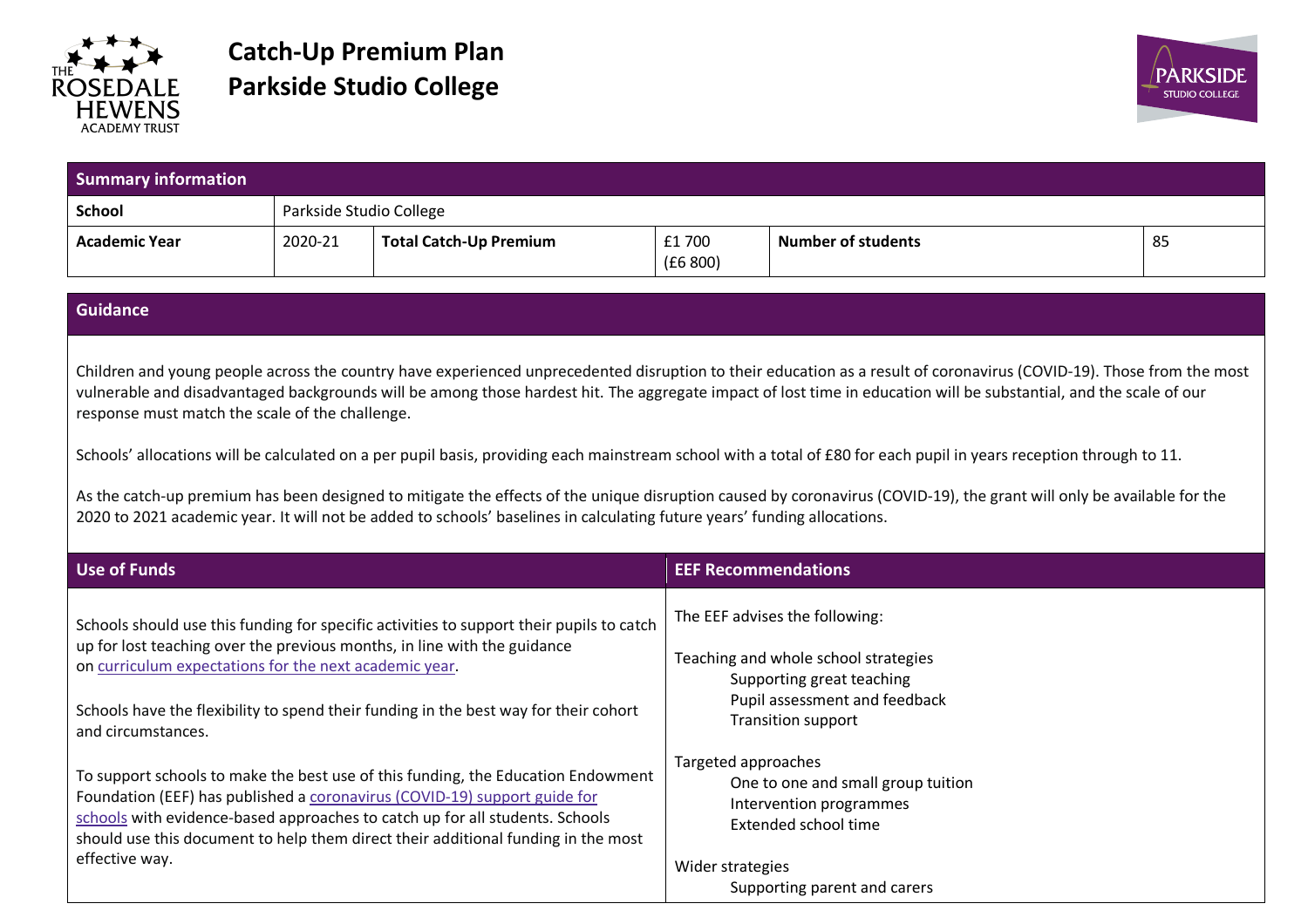Access to technology Summer support

| <b>Identified impact of lockdown</b> |                                                                                                                                                                                                                                                                                                   |  |  |  |
|--------------------------------------|---------------------------------------------------------------------------------------------------------------------------------------------------------------------------------------------------------------------------------------------------------------------------------------------------|--|--|--|
| $\mathbf{1}$                         | Not all students could access online learning at home between March and July 2020, therefore on return in September students were at different stages<br>in the curriculum despite work packs being supplied for all subject areas.                                                               |  |  |  |
| $\overline{2}$                       | The need to ensure that all students were able to access online learning and teachers and students were suitably equipped and trained to deliver the full<br>curriculum became evident.                                                                                                           |  |  |  |
|                                      | Gaps in knowledge that have appeared between March and July 2020 identified though termly assessments and the need to implement strategies to<br>close identified gaps.                                                                                                                           |  |  |  |
|                                      | Not all students engaged in all lessons for the entire day between March and July 2020. Therefore maintaining high expectations for attendance to all<br>sessions for all students became a priority and adjustments to internal attendance reporting procedures were recognised and implemented. |  |  |  |
|                                      | Literacy skills – tutor group reading has not been taking place to the full extent since March 2020, therefore our commitment to foster the love of<br>reading had stalled.                                                                                                                       |  |  |  |
|                                      | Gaps in 'careers and further education' advice and guidance for all year groups as the lack of support from external agencies diminished. The need to<br>implement in house alternatives became evident.                                                                                          |  |  |  |
|                                      | Wellbeing: Students adjusting to the new school routines and structures, early identification and support for students and parents was required.                                                                                                                                                  |  |  |  |
| 8                                    | Wellbeing: Concerns around anxiety and safeguarding issues following the lockdown period, enhanced pastoral support was required.                                                                                                                                                                 |  |  |  |
|                                      | Ensuring parental engagement levels are maintained during the 'virtual meeting' era, students encouraged to support parents with the online meeting<br>arrangements.                                                                                                                              |  |  |  |
| 10                                   | Identification of the need for Subject specific CPD for all teaching staff and support staff.                                                                                                                                                                                                     |  |  |  |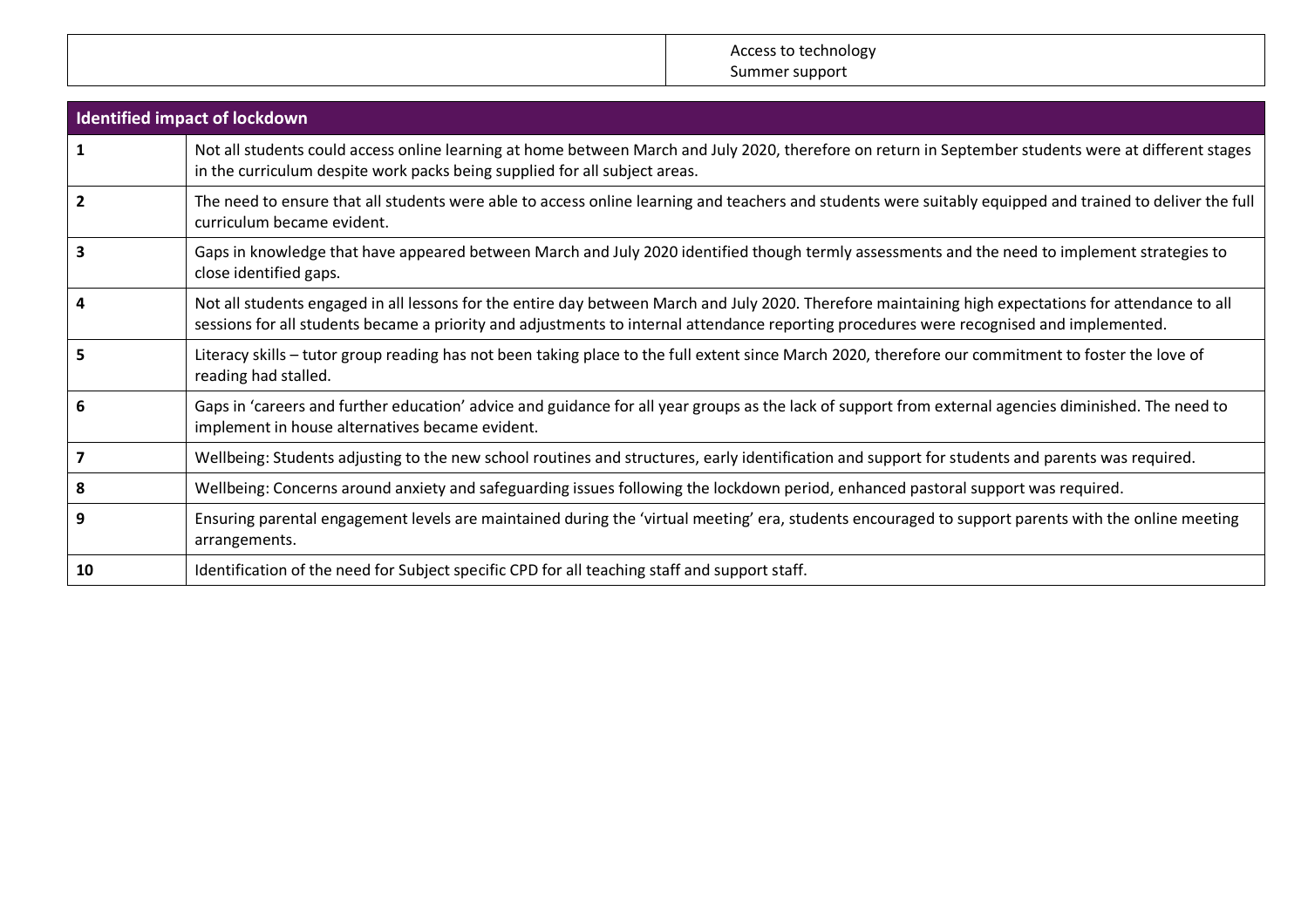Planned expenditure - The headings below are grouped into the categories outlined in the Education Endowment Foundation's coronavirus support guide for schools)

| i. Teaching and whole-school strategies |                                                                                           |                                                                                                                                        |                   |                        |
|-----------------------------------------|-------------------------------------------------------------------------------------------|----------------------------------------------------------------------------------------------------------------------------------------|-------------------|------------------------|
| <b>Desired outcome</b>                  | Chosen approach and anticipated cost                                                      | Impact (once reviewed)                                                                                                                 | <b>Staff lead</b> | <b>Review</b><br>date? |
| Coaching support                        | Learning coach to teach small groups consolidate learning<br>(alongside teacher)<br>£1500 | Half termly class teacher weekly<br>tutor catch up, reduced class size<br>in mathematics.                                              | KPR/MDL           | <b>SEPT 2021</b>       |
| Learning Village                        | Improve understanding along with literacy of EAL<br>students.<br>£104                     | Biggest challenge facing EAL<br>having that practice accessing the<br>language.                                                        | KPR/MDL           | <b>SEPT 2021</b>       |
| Secondary Science Exam Pro              | Provide Assessment material for Science in all year groups.<br>£295                       | Robust and varied assessment<br>material. Closing the gaps analysis of<br>trial papers and baseline assessments<br>in all year groups. | <b>KPR/CFA</b>    | <b>SEPT 2021</b>       |
| Total budgeted cost                     |                                                                                           |                                                                                                                                        |                   | £1899                  |

## **ii. Targeted approaches**

| <b>Desired outcome</b>                                                                                                                                                                                | Chosen action/approach                                                                                      | Impact (once reviewed)                                                                                                        | <b>Staff lead</b> | <b>Review</b><br>date? |
|-------------------------------------------------------------------------------------------------------------------------------------------------------------------------------------------------------|-------------------------------------------------------------------------------------------------------------|-------------------------------------------------------------------------------------------------------------------------------|-------------------|------------------------|
| 1 to 1 and small group tuition<br>Identified students will have significantly increased rates of<br>reading fluency. They will be confident readers and dips in<br>reading attainment will be negated | Additional opportunities for students to read daily 1:1<br>or as a small group - Teaching Partners<br>£700  | Students foster the love of reading<br>and increase reading fluency in line<br>with age appropriate standards.                | KPR/MDU           | <b>SEPT 2021</b>       |
| Material for students                                                                                                                                                                                 | Purchase of whole year group revision books<br>£150                                                         | These will be provided to students<br>as a means of securing a further<br>development of their knowledge<br>and understanding | KPR/AWE           | <b>SEPT 2021</b>       |
| Ensure that all students have independent access to<br>learning materials<br>Progress of PP students has to improve                                                                                   | Intervention groups to be created after forensic<br>analysis of current data and work sample<br><i>£400</i> | Improved attendance to remote<br>learning sessions and remote<br>engagement.                                                  | KPR/PDE           | <b>SEPT 2021</b>       |
| Mentoring and revision material for students                                                                                                                                                          | Offer students the emotional outlet and physical<br>resources to independently lead their learning<br>£600  | One to one sessions with TLA,<br>enrichment activities and support<br>with CIAG.                                              | KPR/MDU           | <b>SEPT 2021</b>       |
| Additional external support for students 2 levels or below in<br>either mathematics or English.                                                                                                       | <b>National Tutoring program</b><br>£1678 50                                                                | Three to one remote tutoring<br>sessions to support closing the gap                                                           | KPR/AWE           | <b>SEPT 2021</b>       |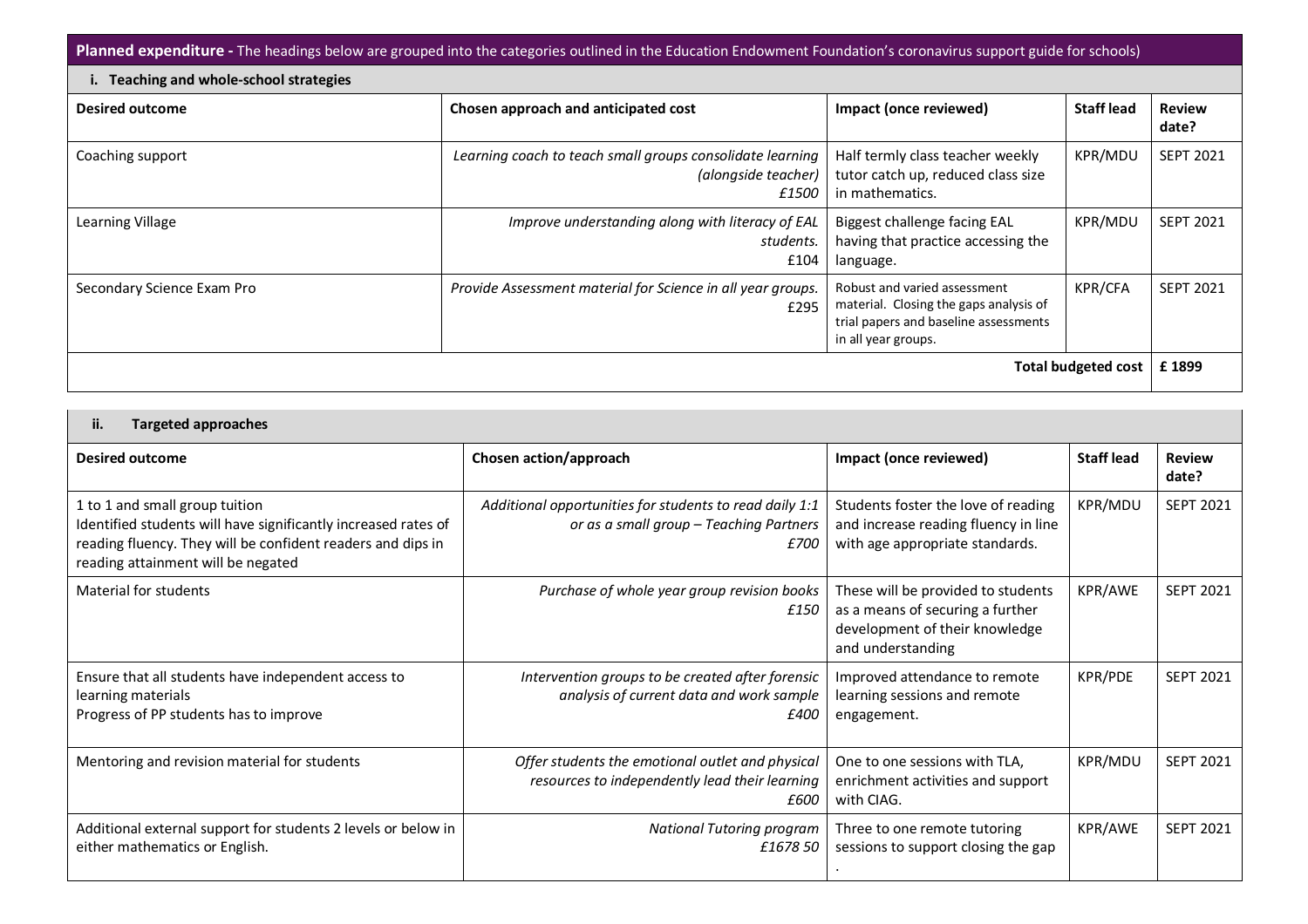## **iii. Wider Strategies**

| <b>Desired outcome</b>                                                                                                                                                                                                                                | Chosen action/approach                                                                                                                                                                                                                                                                                                                                                | Impact (once reviewed)                                                                                                                                                                                | <b>Staff lead</b> | <b>Review</b><br>date? |
|-------------------------------------------------------------------------------------------------------------------------------------------------------------------------------------------------------------------------------------------------------|-----------------------------------------------------------------------------------------------------------------------------------------------------------------------------------------------------------------------------------------------------------------------------------------------------------------------------------------------------------------------|-------------------------------------------------------------------------------------------------------------------------------------------------------------------------------------------------------|-------------------|------------------------|
| Supporting parents, guardians and carers<br>Children will have greater opportunities to access remote<br>learning from home.                                                                                                                          | Additional online learning resources will be developed<br>such as: Kerboodle, Exampro, My Maths, Maths watch<br>and Learning Village. Likewise students will be supported<br>in using all existing online resources<br>£350                                                                                                                                           | Students will have a greater range<br>of learning resources at hand to<br>support the curriculum. Evidence<br>of closing the gap.                                                                     | KPR/PDE           | <b>SEPT 2021</b>       |
| <b>Transition Support</b><br>Students who are joining the College from different<br>settings or beginning their schooling with Parkside Studio<br>College have the opportunity to become familiar with the<br>setting before they arrive              | Parent Teacher academic review took place in January<br>A virtual tour of Parkside Studio College is arranged and<br>shared with all new-starters for 2021. Principals<br>presentation has also been recorded. Both are available<br>on the College's website.<br>£150                                                                                                | Students will be familiar with<br>surroundings and learning<br>environment once onsite education<br>resumes.                                                                                          | PDE/KPR           | <b>SEPT 2021</b>       |
| Parental Engagement<br>Parents, guardians and carers are kept informed about<br>their child's progress and what they are learning                                                                                                                     | Communication with parents, guardians and carers is<br>extremely important. Parents are reminded of the ways<br>to communicate with the College. The College has<br>ensured parents, guardians and carers are kept<br>informed:<br>Year group letters<br>$\Omega$<br>College Newsletters<br><b>Virtual Parent Teacher Consultations</b><br>$\Omega$<br>$\circ$ $f600$ | Consistent communication with<br>parents. Better use of social<br>media. Improved use of the<br>college website for parents to<br>access letters. Ongoing<br>communication with parents via<br>teams. | KPR/PDE           | <b>SEPT 2021</b>       |
| <b>Access to Technology</b><br>For those students who are self-isolating and engaging in<br>remote learning from home and are finding it difficult to<br>access technology or the internet                                                            | Provide additional devices, to substitute the possibility of<br>the 10 laptops being provided by the DfE                                                                                                                                                                                                                                                              | Laptops distributed to those most<br>in need. Vulnerable and Key worker<br>students accommodated on site<br>using ipads and laptops.                                                                  | KPR/PDE           | <b>SEPT 2021</b>       |
| Teachers and Teaching Partners to be provided with<br>laptops to allow teachers to engage and support remote<br>learning. Teachers facilitate effective home-learning with<br>increased capacity to share resources and communicate<br>with students. | Purchase additional devices for Teachers and Teaching<br>Partners.                                                                                                                                                                                                                                                                                                    | All teachers and teaching partners<br>are fully equipped.                                                                                                                                             |                   |                        |